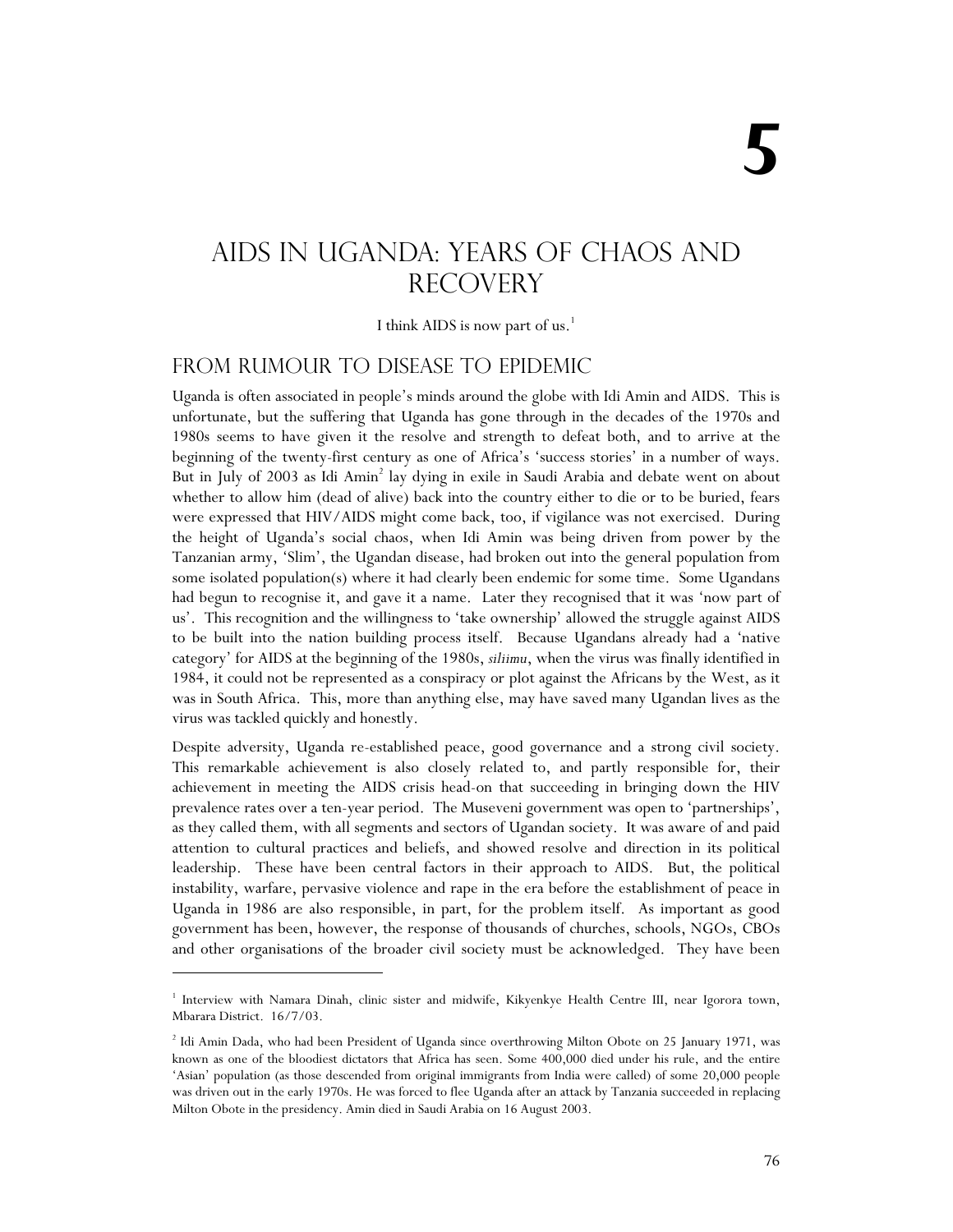supported by international donor agencies to great effect. These initiatives have been led by a number of extraordinary individuals, whose vision and dedication has been exemplary, too. Ultimately, it is the 'ordinary Ugandan', however, who had to change his or her behaviour in profound and significant ways to bring about the AIDS success story in Uganda. These shifts in sexual behaviour must be seen in the light of what amounted to a complete re-organisation of Ugandan society, cultural practices and values. These changes were supported by organisations that mobilised resources and personnel to educate and motivate the Ugandan people. And, these, in turn, were supported fully and efficiently by international agencies such as the WHO, USAID, and many others.

The story of AIDS in Uganda is thus a complex web of causes, factors, motives, and action that gained momentum over the last two decades of the twentieth century, and resulted in what became a fully-integrated, nation-wide response to AIDS on the part of all Ugandans at all levels and in all activities. Dr. Sam Okware<sup>3</sup> led this response as Director of the National AIDS Control Program in the Ugandan Ministry of Health. Dr. Okware summed up the history in these words:

It started as a rumour. We discovered it was a disease. We found that it was an epidemic. We have finally accepted it as a tragedy.<sup>4</sup>

Although he had originally coined this succinct summary of the history of AIDS in Uganda in 1993, Dr. Okware was still offering it—with good reason—as a concise summary of the AIDS epidemic in 2003 when I heard it directly from him in his office in Kampala. Dr Okware's four sentences express an historical unfolding. First, rumours of a new and mysterious killer were eventually met with diagnosis of a disease. The disease spread rapidly as its causative agent, HIV, infiltrated the entire country. However, early recognition that this was an epidemic that could affect all parts of society led to mobilisation of government resources. Extraordinary political commitment from the top levels of government to freedom in an open society led to the enabling of civil society, and to 'partnerships' in dealing with the epidemic. The acceptance that this was a tragedy, however, motivated people at all levels of society, and from every village and town in what became one of the most coherent responses to a common threat ever mounted in Uganda, or perhaps Africa. Above all, *recognition* of the scope of the threat and refusal to deny its fearsome impact permitted effective responses to be mounted. *Acceptance* of the tragedy—like 'truth and reconciliation' after a bitter struggle—both legitimated and motivated a major reshaping of individual behaviours, and of culture and society.

<sup>3</sup> Dr. Samuel Ikwaras Okware, born 16 August, 1948 in Tororo, Uganda, is currently Commissioner Health Services, Department of Community Health in the Ministry of Health, Kampala. He received a Masters of Public Health and Epidemiology at the University of Minnesota in 1979 as a WHO fellow, after qualifying for a DPH (Public Health) and an MB ChB at Makerere University from 1968-1976. During the last years of the Obote and Tito Okello regimes he was Assistant Director of Medical Services, Public Health. In 1985 he became Director of the National AIDS Control Programme in the Ministry of Health, and Chairman of the National Committee for the Prevention of AIDS. In 1990, he was made Deputy Director of Medical Services in charge of Public Health, and from 1995, as Commissioner of Health Services (Communicable Disease Control and AIDS) continued to oversee the AIDS programmes together with all other communicable disease problems. From 1998 he has been Commissioner of Health Services for Community Health. See http://www.health.go.ug/okware.htm.

<sup>4</sup> Interview: Dr. Sam I Okware, Ministry of Health, 25/7/03. Although Dr. Okware said this to me in July 2003, he was repeating words that were quoted by New Vision on 4 September 1993. See Iliffe 1998: 223 where they are quoted again.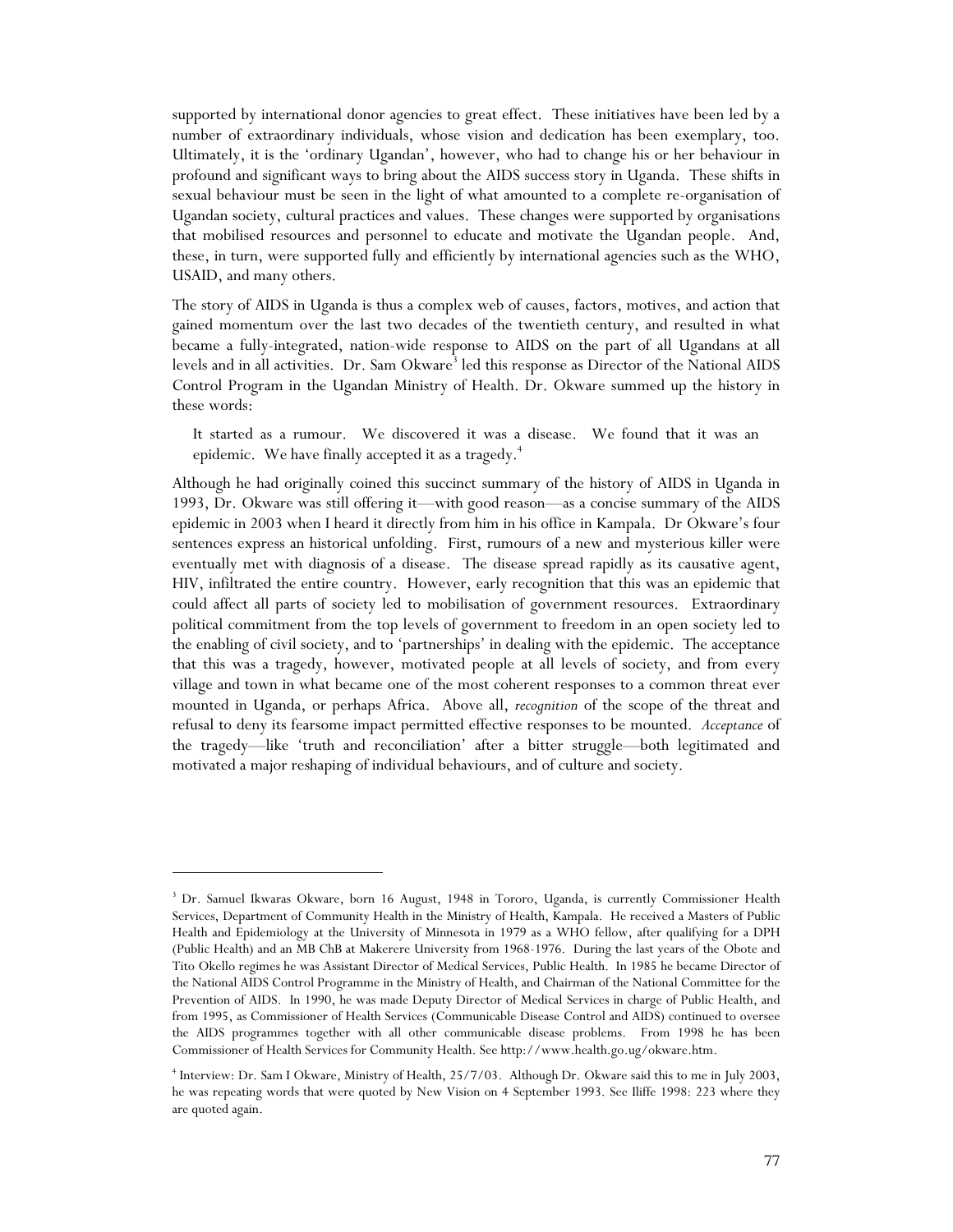# Taking Sex seriously

In retrospect, and in the face of such an epidemic, Uganda's response may seem obvious. But recent history—and comparison with other countries—shows that many countries with problems of similar magnitude—or worse—have failed to mount anything like this level of response. Previous epidemics, such as the sleeping sickness (trypanosomiasis) epidemic in the 1940s in Uganda caused the deaths of an even larger share of the population.<sup>5</sup> Today, more people die of malaria than they do of AIDS. These epidemics did not result in the sort of total response that the struggle against AIDS has done.

Why? First all, Ugandans take sex seriously. People in Uganda constantly confess to loving sex. Sexual networks are part of the social fabric. Customs and rituals in many ethnic groups prescribe sexual contact as part of the performance of duty. Ugandans value fertility greatly, and praise people with many children. Despite AIDS, fertility has not decreased. Indeed, many Ugandans say that life without sex is scarcely worth living.

Daily newspapers are full of a variety of tales of sexual intrigue, and stories of sexual styles, adventures, 'how-to' advice, love and betrayal. Today, there is almost no topic related to sex that is not discussed in the popular press, both in English and in indigenous languages. There are a number of popular newspapers, such as *Red Pepper*, that are simply about sex. Although they do not contain explicitly pornographic nudes, they come as close as they can without full nudity. They are sold freely on the streets for slightly more than the cost of a daily newspaper.

The Luganda-language daily, *Bukedde*, freely mixes articles about sex and sexuality, which constitute about 25% of the column inches, with other stories about Ganda life and culture.<sup>6</sup> The issue for 5 July 2003, for instance, has stories about catholic bishops, sex games and the restored Ganda kingship. The leading front page spread is about transfer by the Ganda King (Kabaka) of the former residence of the Kingdom's Prime Minister (Katikkiro) to the State for use by the Joint Clinic Research Programme that provides research services on HIV/AIDS. The front page feature line '*Empaka z'okuzuula ebisambi bya mukazi wo'* introduces an article about a 'popular' party game in which women sit in chairs in a row with their legs uncovered or in short skirts and the men, blindfolded, feel their thighs and try to guess which one is their wife. Another front-page item, '*Abakazi abakuba abasajja baabwe baabano*' is a story and pictures of women who beat up their husbands/men, with six full colour photos of women beating men.<sup>7</sup> On page 12, a special section is called "Ssenga" after the tradition of having an older woman teach young women 'how to please their husbands'. This contains short items such as "*Malaaya y'empa amaanyi",* a man's story of how he can only be aroused by prostitutes. This is followed by full page of wedding pictures under the "Ssenga" heading. There are also articles on 'Big Brother Africa' featuring the Ugandan participant, Gaetano, and his reality-TV romance with a South African woman.

The mix is also enlivened by full stories about a Ganda Cardinal welcoming newly ordained Catholic deacons in the Lubiri, the King's palace. All of this was explained to me as I sat eating and drinking—and reading *Bukedde*—with the school board of a Catholic girls school and the parish priest, Father Kalomba, in Rubaga, the heart of Ganda culture and the centre of the kingdom. Father Kalomba had just finished a speech to the school girls and their parents about

<sup>&</sup>lt;sup>5</sup> Interview: Dr. Sam I Okware, Ministry of Health, 25/7/03.

<sup>6</sup> Bukedde. [Luganda language newspaper.] vol 10, no. 159, 5 July 2003. At the time, Uganda Shillings 600 = US\$0.30.

<sup>7</sup> Inside headline, pg 14. "*Abakazi abakuba abasajja kibook,* 'Women whip their men', *Bukedde* vol 10, no. 159, 5 July 2003.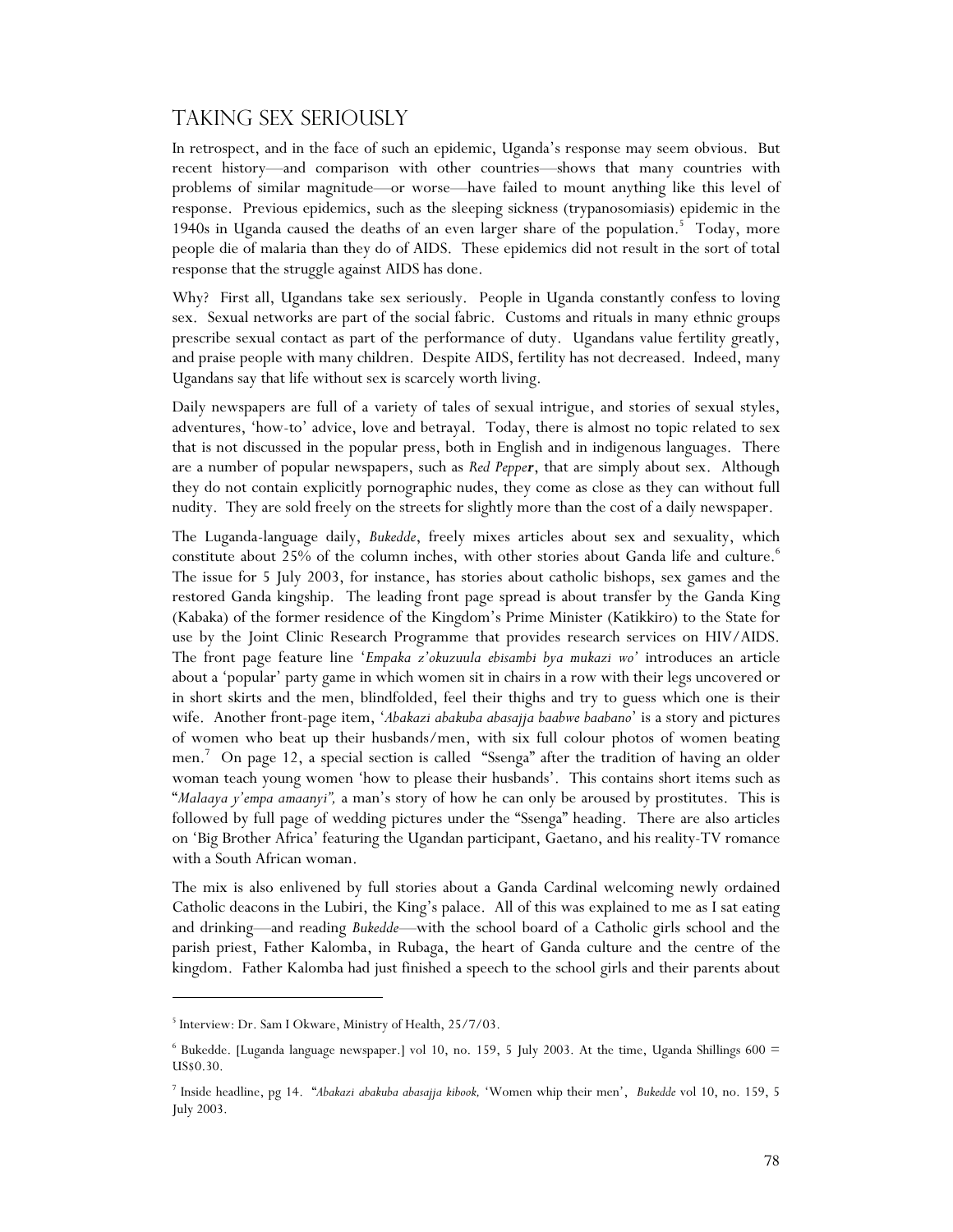the need to control sexuality, and to use condoms where abstinence had failed. There could be no doubt that sexuality was part and parcel of Ganda life and sense of identity in which Catholicism, marriage, sex games, and politics of HIV/AIDS were all blended together in this Luganda-language daily newspaper. While this is no different than the content of glossy European women's and men's magazines such as *Cosmopolitan* or *Maxim* that are available in Uganda*, Bukedde* is a popular 'family' daily newspaper aimed at Ganda 'traditionalists' and Catholics. Although articles emphasised the value of marriage, and of tradition and Roman Catholicism, there could be no doubt about the importance of sex and sexuality in daily life.

Second, sexual networks of lovers, wives and husbands are fundamental to the social order. Many people we interviewed insisted that this has not changed. They felt that the worst aspect of the HIV epidemic was the limitations that it had put on sex. Dr. Okware spoke to us of his concern to 'make the world safe for sex again'. All Ugandans admit that many aspects of this sexual culture have changed for the better and for good. Numbers of partners and therefore the size and reach of networks of sexual contacts have decreased, they asserted. Cultural practices that involve penetrative sex such as 'cleansing' rites after death and circumcision, together with wife inheritance and 'wife sharing' among brothers have all but stopped. 'We have changed our culture absolutely,' says Professor Musisi, UAC Commissioner and director of the Makerere Institute of Social Research, 'but what do we put in its place?' 'This culture had to change,' she said, 'but we do not want to lose everything,' pointing –somewhat ironically—to the pervasive influence of American popular culture in particular.

Third, Uganda was determined and able to mount an early and effective response after vast devastation over the previous 15 years. This was led by President Museveni, but he was capably supported by a number of exceptionally capable medical doctors, initially, including Dr. Sam Okware, Dr. John Rwomushana<sup>8</sup> and Dr. Kihumuro Apuuli<sup>9</sup>, among others. Later, the struggle was joined by many of the leading ministries of government, and by the major hospitals and their staff including government hospitals such as Mulago in Kampala, and mission hospitals such as Lacor Hospital in Gulu, or Rubaga in Kampala.

## Political commitment and social mobilisation

Political commitment from the top was critical but probably not sufficient to explain the effectiveness of Uganda's response. It could not have happened without a strong sense of commitment from virtually every organisation of civil society, and from individuals across the country. Why and how did this happen?

There are a number of factors that seem relevant. Uganda has a high level of literacy and there are good schools throughout the country. While there are many local languages, English is the national language and it is widely and well spoken throughout Uganda. These factors made it possible to communicate effectively and quickly with the country of approximately 24 million people. In the south, especially, Uganda has a heritage of hierarchical political organisation stemming from the history of early kingdoms dating from the  $16<sup>th</sup>$  century. President Museveni, soon after taking power, quickly organised the country into a hierarchy of Districts, counties, parishes and villages that is not unlike Napoleon's thorough re-organisation of France after the Revolution. Uganda was never a colony, so its political order was maintained though transformed—during the sixty or so years as a Protectorate of Britain. Museveni was able to draw on these traditions.

<sup>8</sup> Prof. John Rwomushana is director of Policy Advocacy & Knowledge Management at the Uganda AIDS Commission at the Uganda AIDS Commission (2006).

<sup>9</sup> Dr. Kihumuro Apuuli is currently (2006) Director General of the Uganda AIDS Commission.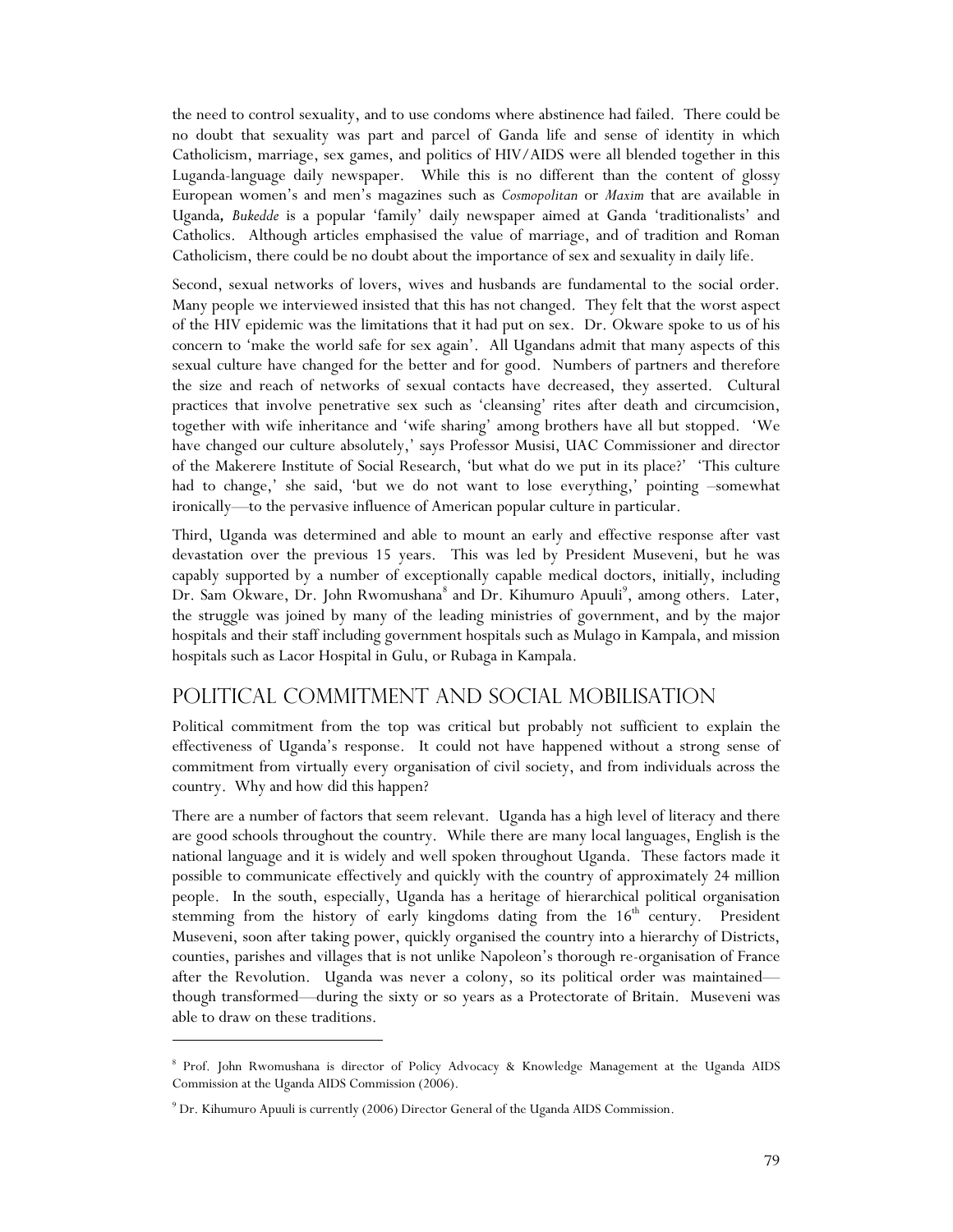Religious communities are also well integrated and less fragmented that in many other African countries. The majority of Ugandans are Roman Catholic and Anglican (Church of Province of Uganda). Islam has been firmly established in Uganda since the late nineteenth century. It is also a fundamental part of Ugandan culture and is thoroughly Ugandan. Approximately 25% of Ugandans are Muslim.10 There are very few 'independent' or African syncretic sects in Uganda. Because of this, the churches and Islamic communities were able to act in an integrated fashion, and to reach the large majority of Ugandans.

Finally, the determination to repair the country after the ravages of civil war, the 'liberation' by Tanzania that attacked Uganda in 1979 in order to re-install the corrupt previous president Milton Obote, and mismanagement of government, gave Ugandans a sense of purpose. AIDS stood in the way of re-development of the country and had to be countered if these goals were to be met. The struggle against AIDS was coupled with a political and economic agenda of reconstruction and development and this enlisted the support of the entire country.

Ugandan history, then, over the past two decades is a story of sex, death and life's transcendence of adversity.

### The first decade of AIDS in Uganda

Idi Amin came to power in a coup d'état early in 1972, driving President Milton Obote into exile in Tanzania. Famous for his own sexual exploits and many wives, his rule ushered in a period of economic chaos and decline, as well as untrammelled brutality and pervasive rape. Many informants agreed that the prevalence of rape during these periods, and during the wars that punctuated the political process, led to greatly increased HIV prevalence. "Sex is a very important part of war ... rape, and so on," said Dr. Sekatawa, a statistician at the Institute for Statistics and Applied Economics. '[It is used] To demonstrate conquest or something. Unfortunately, it [also] increases HIV.'<sup>11</sup> Everyone, especially women, agreed that they had lived in fear of rape under Amin and Obote. 'During Amin's time, life was so bad. Amin's soldiers used to take people [away to rape] in a car boot. I was one. People lived in fear,<sup>12</sup> said one woman from western Uganda. Men agreed. A man from northern Uganda commented 'Soldiers are injectors of AIDS because they don't ask.'<sup>13</sup> 'They take you by force,' echoed his friend. Another man from western Uganda said 'Between 1979-1986 men would freely rape women. … It would only become a problem when the rapist was caught in the act. In such a case he would only be fined  $[pay a penalty].$ <sup>14</sup> Soldiers were especially guilty of this, and rape by soldiers became virtually 'normal'.

War, however, also seems to have curtailed 'ordinary' sexual activities and opportunities for many. Mrs. Goretti, a community counsellor in Kikyenkye, a village about 30 km north of Mbarara, said that rape was commonplace during this period, but 'People did not have time to have [normal] sexual relationship as a result of war. People were more concerned about their

<sup>&</sup>lt;sup>10</sup> Kagimu, Marum, et al., 1998: 215. The percentage of Muslims was greatly increased during the Amin regime when considerable economic incentives were offered to convert. The businesses and properties confiscated from Indians and Europeans after 1972 were preferentially handed out to political supporters and to Muslims by Idi Amin.

<sup>&</sup>lt;sup>11</sup> Interview: Dr.E. Sekatawa, ISAE, Makerere Univ., 4 July 2003.

<sup>&</sup>lt;sup>12</sup> FGD: Ibanda country, Kabingo cell, Mbarara District, Born Again Christian Women, 45-60 y.o. 16 July 2003.

<sup>&</sup>lt;sup>13</sup> FGD: Naguru, Kampala, male 36-73 y.o. 8 July 2003.

<sup>14</sup> FGD: Kakoba, Mbarara, Males 35-64 y.o., 17 July 2003.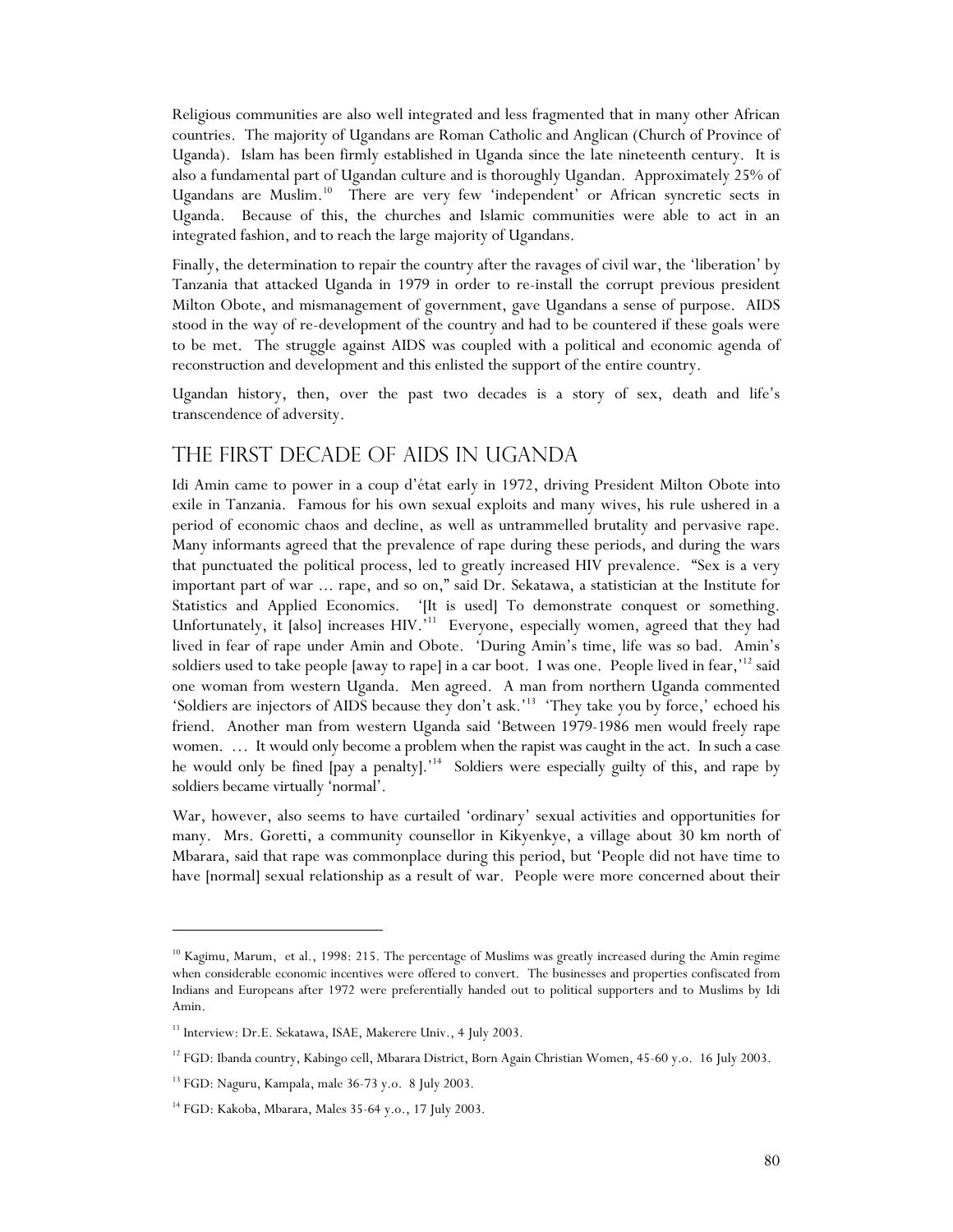security and for their children.'<sup>15</sup> Soldiers, however, 'had multiple partners because they were mobile and every where they went they had partners.' Mrs Goretti distinguished clearly between the disruption of 'normal' sexuality in marriage, and in bars and other places of entertainment, and rape during the wars and misrule of Amin and Obote. 'People did not have sex so much because they were in confusion', she said. 'It was the time Museveni was fighting Obote's government. This gave no opportunity for people to engage in sexual intercourse.' Shortages of everything and curfews imposed by government seem to have brought to a close a period of relatively free, uncoerced, sexual expression in the late 1960s and 1970s. Instead, women came to accept rape by soldiers as almost a normal and expected part of their lives. Men who could afford to also sought sex outside the home.

When Tanzanian and Ugandan forces attacked Amin's regime in 1979, the Tanzanian soldiers were also accused of rape, but many young women welcomed the cash brought by the soldiers. Older women in Igorora village, Mbarara District, western Uganda—an area that has been in the path of several military campaigns—made a distinction between the relatively well behaved Tanzanian soldiers, who often married the girls from the region (and took them back to Tanzania), and Idi Amin's troops who simply raped at the point of a gun.

- Respondent C: The *Bakombozi* [Tanzanian soldiers, literally 'liberators'] were not raping girls; this was the good thing about them.
- Respondent A: It was Amin's group which used to rape women
- Respondent B: Aren't *Bakombozi* the same as Amin's soldiers?
- Respondent C: No, the *Bakombozi* are from Tanzania and were different from Amin's soldiers. Those of Amin would use force. Like the way we are here [a group of women sitting and talking], if they came, they would cock their guns and if we went to the bush they would follow us and rape us.<sup>16</sup>

This was a period of mayhem and disarray. Mulago Hospital, the principal hospital in Kampala was looted by Amin's troops as they fled, while Amin's government workers looted the Ministry of Health on their way out.<sup>17</sup> Five major hospitals had been destroyed during the fighting.<sup>18</sup> Cash and goods were exchanged for sex, but many respondents who mentioned it commented that there was considerable prestige associated with going out with a soldier. They had money and power. After the defeat of Amin, the Tanzanian government returned Milton Obote to rule after elections that were widely believed to have been heavily rigged in favour of Obote's party, the UPC. The second period of rule by Milton Obote, known as 'Obote II', proved to be at least as brutal and corrupt as that of Idi Amin's. Both Idi Amin and Obote were from the northern half of Uganda, and were resented by the people of the south whose culture and languages were considerably different. Despite this, there was a great sense of relief when Amin was deposed, and this led to rejoicing associated with a period of sexual license. A group of middle aged professional women in eastern Uganda described it in the following way:

Respondent 1: After the fall of Amin there was a lot of excitement. Originally people were like prisoners, so thereafter they felt free. There was a lot of socialising; drinking, and people had many sexual partners. Schoolgirls had sexual affairs with the *Bakomboz*i. Some schoolgirls got married to them. Some school girls had sugar daddies.

<sup>&</sup>lt;sup>15</sup> Interview: Mrs G Goretti, Community Counsellor, Kikyenkye, Mbarara. 16 July 03.

<sup>16</sup> FGD, Igorora, Mbarara, female, 46-60 y.o., 16 July 2003.

<sup>17</sup> Iliffe 1998: 150.

<sup>18</sup> Iliffe 1998: 151.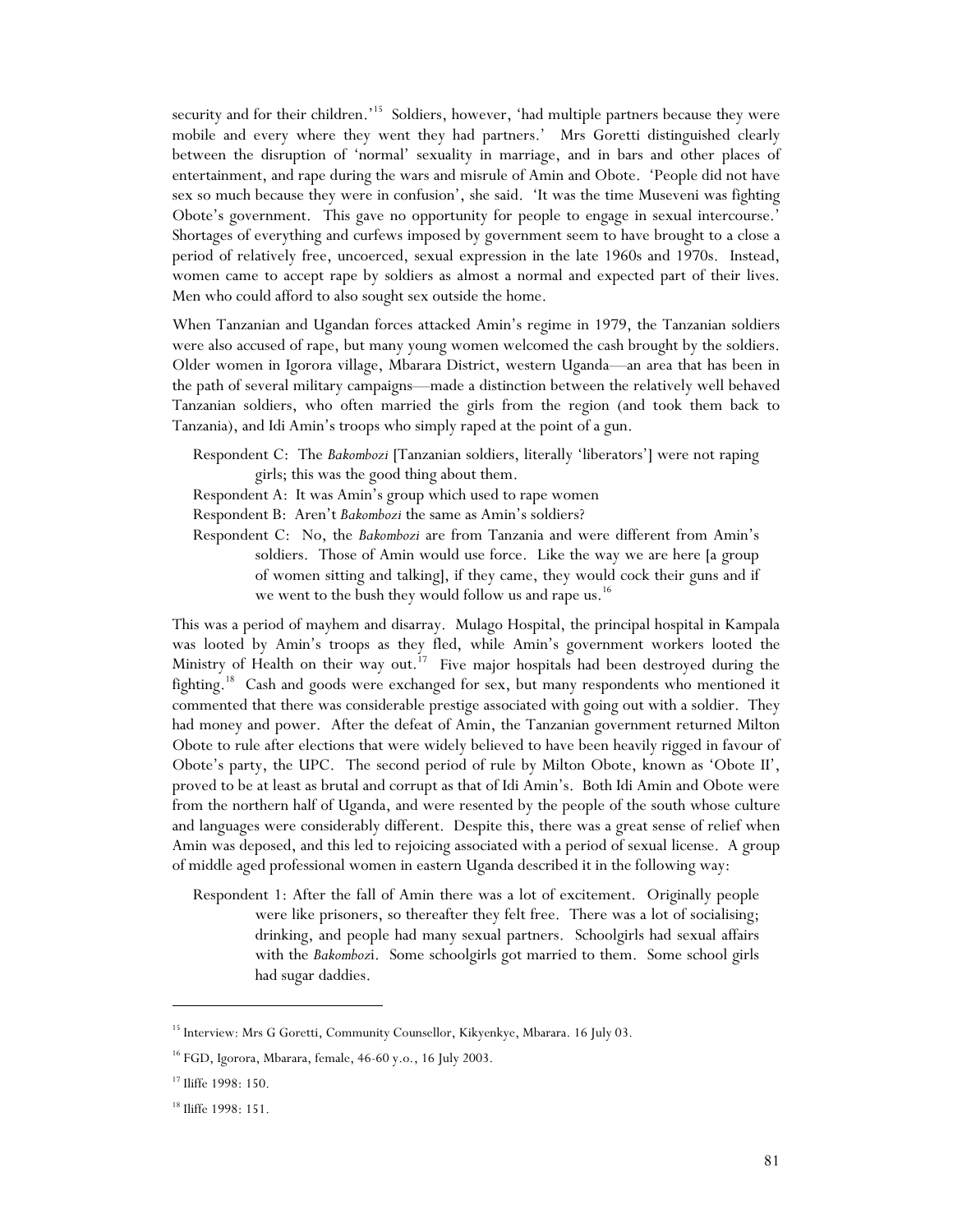- Respondent 2: Our people integrated a lot with *Bakombozi*, they became girl friends and boy friends and produced children with those people.
- Respondent 3: Almost every woman was involved with the *Bakombozi*. They seemed to have money and yet people were very poor. Schoolgirls, married and unmarried women got sexually involved with the *Bakombozi*. 19

In the early 1980s, a resistance movement, composed mainly of people from the southern kingdoms, and led by Yoweri Museveni, broke away from the army and began a four-year long war against Obote II. This was also the time that AIDS was first recognised in south-western Uganda. Museveni's resistance army was, at first, based in south-western Uganda where AIDS or *siliimu* ('Slim') was already endemic. From there, they moved to an area known as the Luwero Triangle, north of Kampala. In July 1985, another army General, Tito Okello, overthrew the Obote II regime. Okello's grasp of power, however, was short lived. Museveni's National Resistance Army made a final push to topple this regime in early January, and took Kampala on January  $25<sup>th</sup> 1986$ .

On January 29 1986, Yoweri Museveni was declared President. He immediately promulgated the '10 Point Plan' that promoted institutions of civil society, the rule of law, human rights, and political freedoms, together with ambitious plans for development based on a mixed economy relatively free from government control. Even more importantly, these promises were kept, and in the peace that followed, tens of thousands of new businesses, NGOs, CBOs and other organisations sprang up across the countryside. USAID, among a few other donors, had resumed support for Uganda in 1980 after the return of Obote, primarily in the areas of agriculture, medical relief and training. It had suspended aid to Uganda during Amin's rule, and again briefly after Okello's coup. With the installation of Museveni's government, international aid began to move into Uganda once again to help restore the war-torn social and economic infrastructure.

During the 1980s, like the 1970s, Ugandans remember that, apart from rape, sexuality was 'rampant'. Both men and women had many sexual partners according to a large number of informants.

In the early 80s, ideally in this culture, people had multiple partners. This is acceptable in Uganda for men to have many wives. This was happening all the time. That started to change with HIV. We also had wife inheritance and girls getting married very young, especially if poor or if not going to school. They get married to older men.<sup>20</sup>

Many believed that this was a consequence of the severe economic hardships for many, with what wealth there was concentrated in the hands of a few, mainly male, businessmen (especially traders, and smugglers), military and government personnel, and land or property owners. Young girls with few prospects were often willing to have sex with these men for money or other forms of support for themselves and their families. This was a consequence of poverty, but was not entirely coercive. A group of relatively poor women from the Kampala suburb of Kifumbira, for instance, were asked if girls in the mid-1980s could choose to abstain from sex. They all agreed, 'Not when he has showed you *Omutwaro* [ten thousand Shilling note, currently  $=$  US\$5.00].<sup>'21</sup> Sexuality was often seen as a legitimate 'commodity', tradable value or service that could be exchanged for other goods and services.

<sup>19</sup> FGD: Bumulyanyuma, Mbale. Women (professional) 31-65 y.o.; 17 July 2003.

<sup>&</sup>lt;sup>20</sup> Interview with Dr. Cissy Kityo Mutuluuza, Deputy Director (Clinical and Research), Joint Clinical Research Centre, 5 July 2003.

<sup>&</sup>lt;sup>21</sup> FGD: Kifumbira, Kampala, female, poor; 9 July 2003.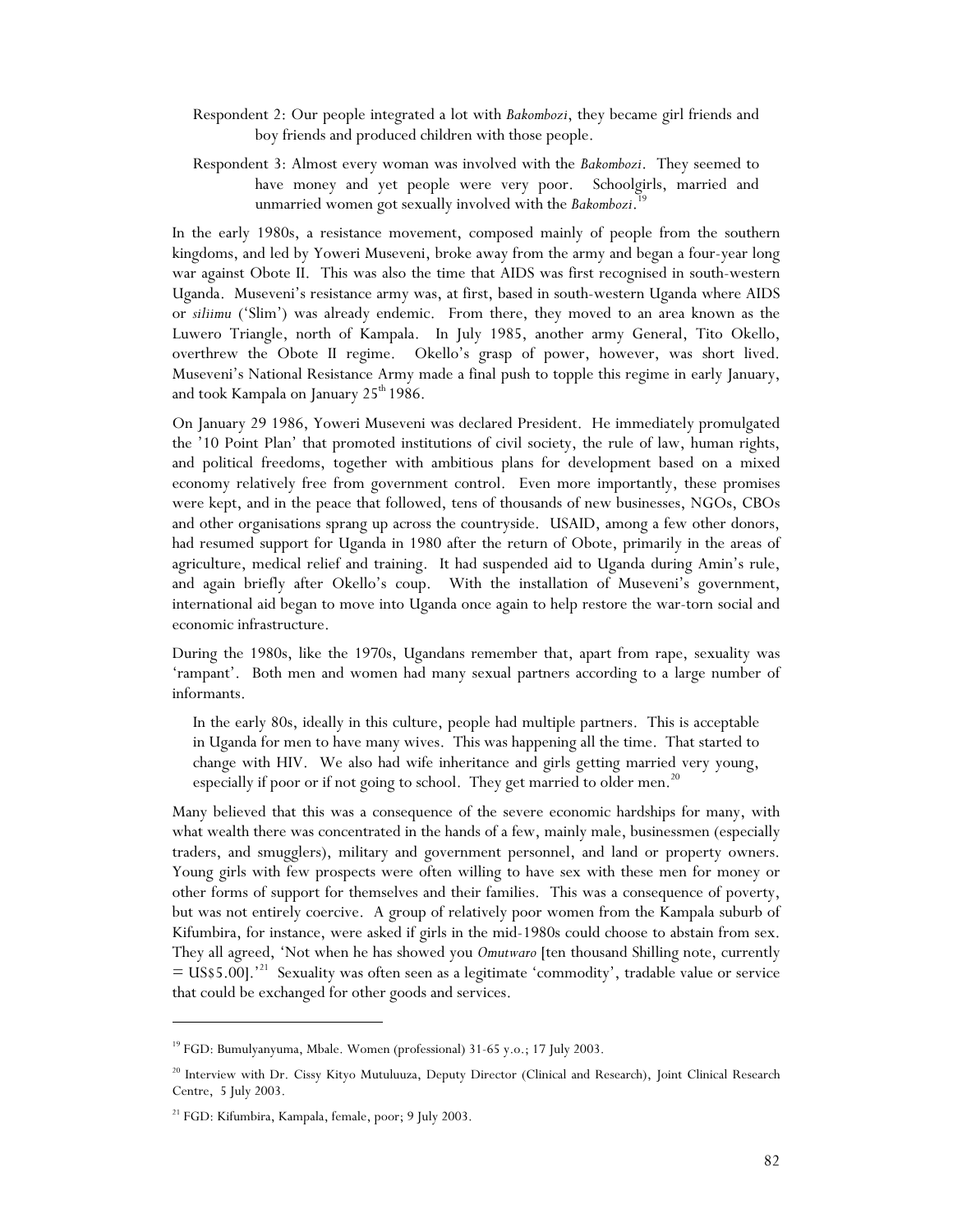When Museveni came in, if you can remember, he used young soldiers - the *kadogos* ['small ones/boys', Kiswahili] who came with money. Obviously, they would also come and move around with their guns freely in discos and interact with people. Afterwards a lay person [non-military] seeing a *kadogo* with money, especially women, would be forced to go with them. Women were forced due to poverty. So they earned their living from the *Kadogos*. The *Kadogos* were also excited in having sex with these elder women, now they could pull out whatever [money] the women could demand.<sup>22</sup>

During the previous regime, soldiers were feared greatly, but Museveni's army attempted to create an atmosphere of trust and acceptance of soldiers—what many people referred to as the 'demystification of the gun'. Most people saw this as a return to normality, and even 'sexual behaviour normalized.'<sup>23</sup> For women in one of the discussion groups in Mbale, this implied

Somebody would go where he was supposed to go. A girl would go with a boy, not necessarily a man with money, social life became confined within the age groups. There was a lot of freedom of association.<sup>24</sup>

But they also agreed that this freedom under the new government meant, for many, sexual license as well. One woman in eastern Uganda explained it.

Let me give you an example, for a young lady like I was. I was confined in the village [in the early 1980s], so when Museveni came in I got freedom of moving from Mbale to Kampala and there I met people I had never seen, those who do not look like people in the village. They had a lot of money. So I was caught up in a trap.<sup>25</sup>

She made it clear that this 'trap' was the lure of sexuality, 'sugar daddies', good food, fashionable clothes, and the city life of night spots, bars, and the sex that went with this.

When Museveni took over power, the situation was that people were really happy of the government and were assured of peace, and then the soldiers had to move in the villages freely and there were some parties organized. … When they heard that Museveni had taken over the leadership and especially when they arrived in Mbale here, there were so many ceremonies being organized such as the "*kadodi*" dancing, discos were organized even in rural areas …everywhere. Soldiers had to leave the barracks and they were just moving, interacting with people freely in communities, telling them that don't fear, we have come to rescue you. $^{26}$ 

Upon Museveni's ascendancy, then, sex also became part of the general rejoicing.

It was the rejoicing part of it that resulted into women interacting and finally moving out with *kadogos* because of the poverty and the *kadogos* were the source of money. As they rejoiced, the women got money from the *kadogos* in exchange for sex.<sup>27</sup>

The period of rejoicing lasted for a couple of years and was associated in many people's minds with the realisation that AIDS was a serious threat, and that many people were dying. In Museveni's own camp, it quickly became clear that HIV had infected many of his top echelons.

<sup>&</sup>lt;sup>22</sup> FGD: Bungokho, Mbale, youth, 18 July 2003.

<sup>&</sup>lt;sup>23</sup> FGD: Bumulyanyuma, Mbale, Women (professional) 31-65 y.o.; 17 July 2003.

<sup>&</sup>lt;sup>24</sup> FGD: Bumulyanyuma, Mbale, Women (professional) 31-65 y.o.; 17 July 2003.

<sup>&</sup>lt;sup>25</sup> FGD: Bumulyanyuma, Mbale, Women (professional) 31-65 y.o.; 17 July 2003.

<sup>&</sup>lt;sup>26</sup> FGD: Bungokho, Mbale, youth, 18 July 2003.

<sup>&</sup>lt;sup>27</sup> FGD: Bungokho, Mbale, youth, 18 July 2003.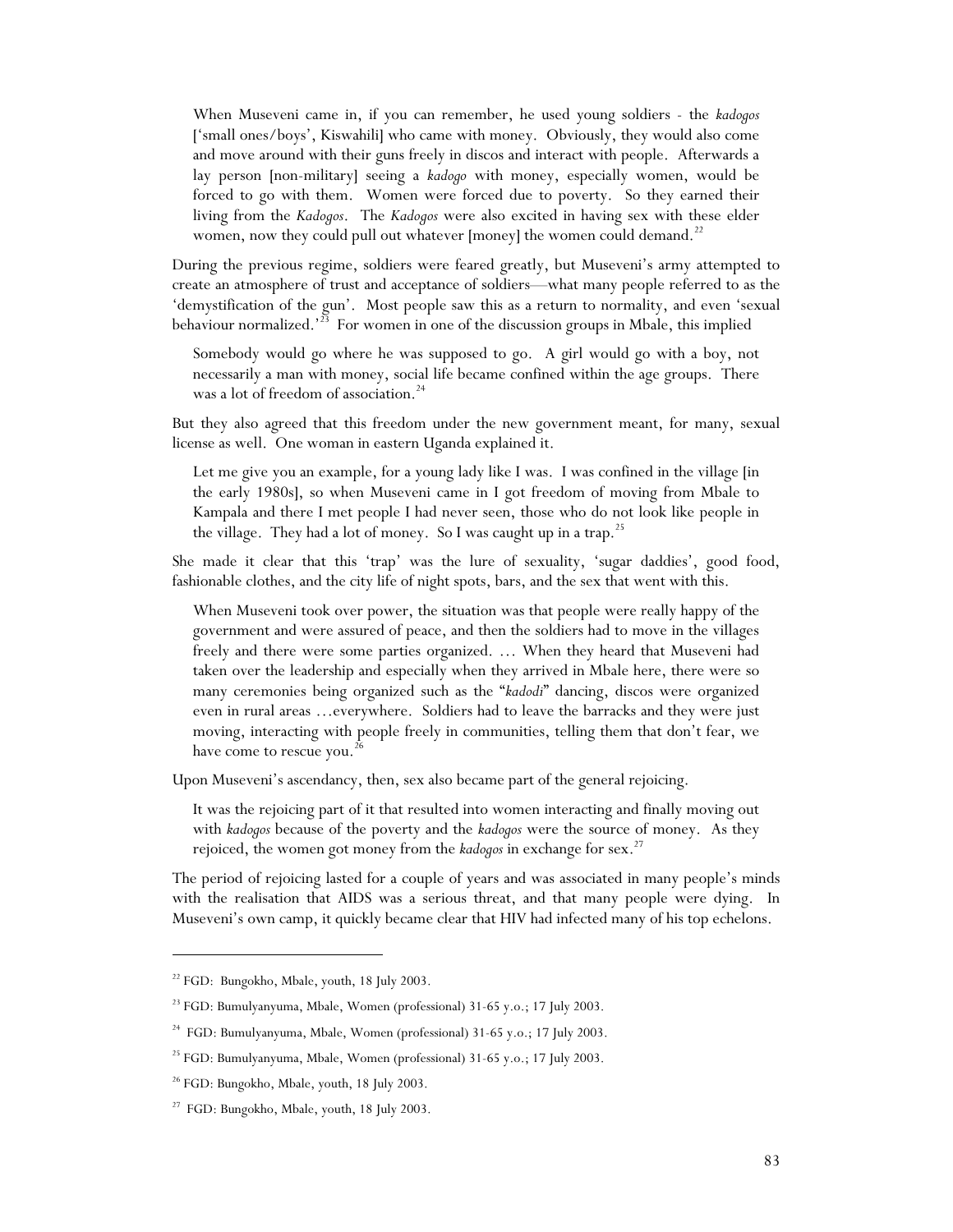In 1986 when they went to Cuba, early 1987, they had captured power early January 1986, a high percentage were tested in late 1986 and 18% were positive and none were sick.<sup>28</sup>

Those ones started dying in 1995, 1996. That cohort may be they had not got the disease while in the bush but may be it was part of the celebration of 1986. So we heard one story. So when he came from meeting Castro, that is when he called everybody and started campaigning.<sup>29</sup>

Even before Museveni's presidency, however, AIDS had begun to raise alarms. The first AIDS case was identified in Uganda in 1982, almost as soon as the syndrome was identified in the USA among homosexuals and intravenous drug users.<sup>30</sup> Medical practitioners in San Francisco and New York City began to note the emergence of previously rare infections and cancers in men in 1979 and 1980. Pneumonia caused by the bacteria *pneumocystis carinii*, an infection that usually occurs in birds, and Kaposi's sarcoma, a type of previously very rare skin cancer that produces black or dark coloured nodules on the skin, seemed to be occurring together and in greater numbers. The Centre for Disease Control in Atlanta, Georgia, published the first notice of this emerging phenomenon on 5 June, 1981, in the journal that they published, *Morbidity and Mortality Weekly Report*, and a second notice in the following month. Reported cases of the new diseases and their apparent connection to homosexual men began to attract increasing attention. By then, it was becoming clear to Ugandans, especially those who were resident around the shores of Lake Victoria in Masaka and Rakai districts that what they had already begun to call 'Slim', or *siliimu*, was increasing rapidly, with more and more people dying of the disease. In the early 1980s too, infections and diseases that were now being grouped under the 'syndrome' label began to appear elsewhere in the world. Dr. Anne Bayley reported cases of Kaposi's sarcoma in Zambia.<sup>31</sup> Soon cases were identified in most European countries, in Brazil and Mexico, and in surrounding African countries such as Rwanda and Zaire (now Democratic Republic of the Congo). Isolated instances appeared even in Australia and New Zealand. By 1982, it was beginning to be recognised as a global phenomenon with serious potential for epidemic spread.

In fact, it was already spreading rapidly in the increasingly international gay or male homosexual community which had developed its own sexual culture that permitted and often encouraged rapid change of partners and promiscuous sex. One person in particular, a gay male flight attendant, Gaetan Dugas from Quebec in Canada, today has the distinction of being known as 'patient zero'. Gaetan Dugas had infected at least 40 of the 248 men who were showing symptoms of AIDS by the middle of  $1982<sup>32</sup>$  Mr. Dugas himself estimated that he had sex with at least 250 men a year, just short of one new partner a day. In his travels as a flight attendant, he may have spread the virus to the far corners of the world. It is likely, too, that he had been infected in the 1970s because his Kaposi's sarcoma was already well advanced by 1982.33

<sup>&</sup>lt;sup>28</sup> Interview with Jessie Kagera, AIDS Advisor to the President; Interview July 2003 conduced by Daniel Halperin, USAID.

<sup>&</sup>lt;sup>29</sup> Interview with Jessie Kagera, AIDS Advisor to the President, Interview, July 2003, conducted by Daniel Halperin, USAID.

<sup>&</sup>lt;sup>30</sup> Uganda AIDS Commission 2002; Kagimu, Marum, et al. 1996; Barnett and Whiteside 2002:28-29.

<sup>&</sup>lt;sup>31</sup> Bayley 1983.

<sup>32</sup> Barabasi 2002:123; Shilts 2001.

<sup>33</sup> Barabasi 2002: 124.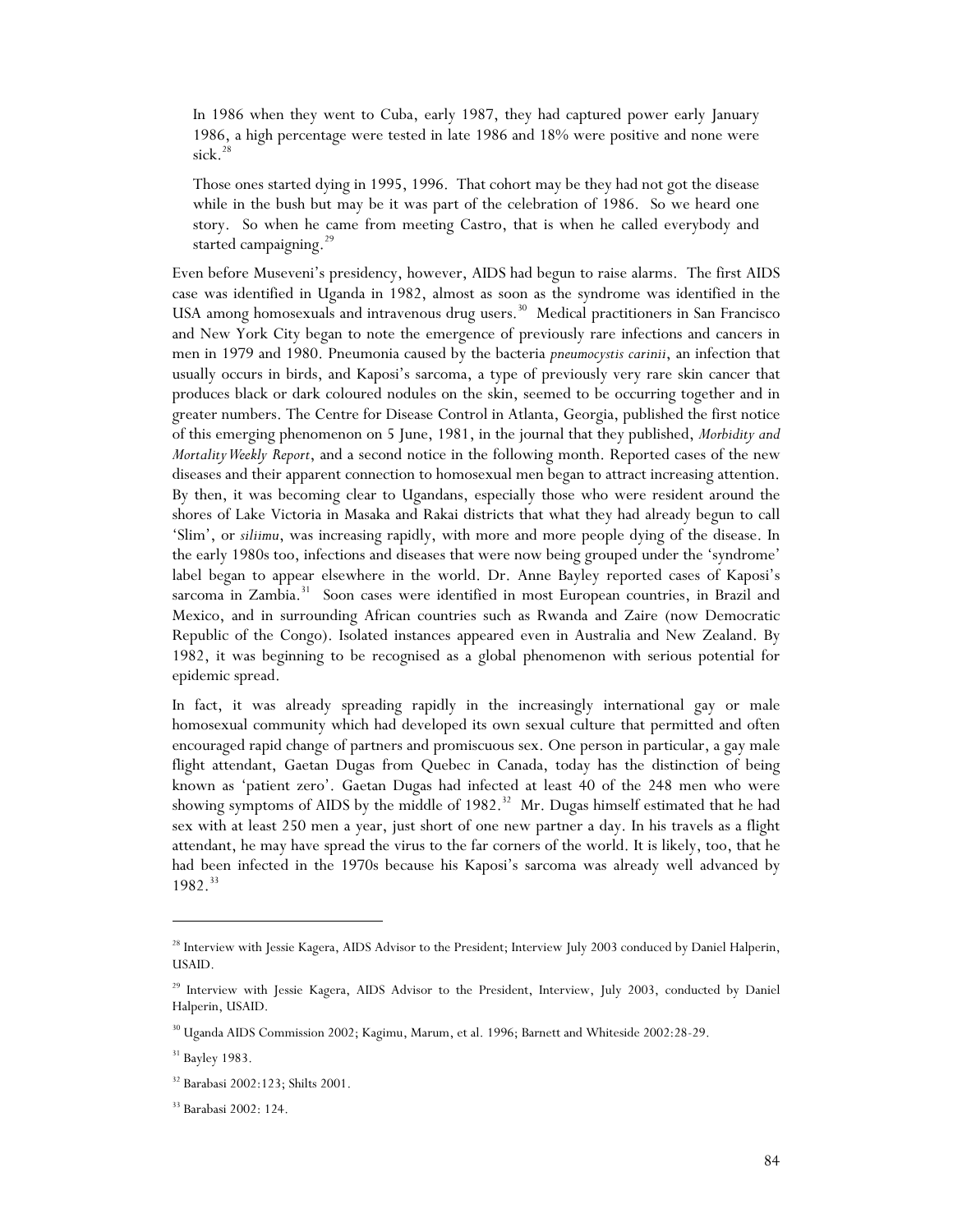Seventeen confirmed cases were reported to the Ministry of Health in 1983, but this considerably underestimated the impact of the disease in the areas in Rakai District along the shores of Lake Victoria and on the Tanzanian border where it had begun to hit hard.<sup>34</sup> By this time it was known widely as 'slim', because people lost weight precipitously through loss of appetite, gastro-intestinal infections and diarrhoea. A group of Runyankole and Rukiga speakers (western Uganda groups) in Kampala told us it was first called '*Omunywengye*' in their language.

I know *Omunywengye* very well because I had an in-law who had that disease, he lost weight and his mother-in-law used to put banana leaves under his bottom to trap the watery diarrhoea. That was in 80s, they said it was munywengye, then he died.<sup>35</sup>

There were other names for it as well, such as 'rough cast' (the rough cement plaster applied to brick and cement walls), or *Mukenenya* (Luganda) meaning someone who was reduced in size or 'drying up', or *Ziridde.*<sup>36</sup> As it reached the northern parts of Uganda it was called 'Wild cat' (*Etawoi* in Ateso, a language spoken in northern Uganda around Lira and Kitgum, or *oridi,*  'something that squeezes you down, squashes you.'37 A number of Acholi men commented,

'There is still not a name for AIDS in local languages.'

'No one can exactly explain why [there is no African name]. People were calling it 'slim', '*asein*' in Ateso, meaning you have lost weight until you are like this [showing a squeezing motion with his hands].'

'It was called 'slim' by that time [early] 1980s. No other new names.'

'In some places, in local languages like Acholi, [it is called] *Acui* [meaning] "you just become thin".'<sup>38</sup>

In Luganda and other Bantu languages in the southern part of Uganda, the word 'AIDS' is still not used in IEC campaigns: *siliimu* (Luganda) or *akakooko ka siliimu*<sup>39</sup> ('Chronic disease of Slim', Runyankole) is used instead. The KiSwahili word, *Ukimwi*, coined in the late 1980s by the Swahili Language Institute at the University of Dar es Salaam, is not used in Uganda.<sup>40</sup>

Ed Hooper, a journalist whose 1990 book, *Slim*, was one of the first extensive reports on the disease, asked a local health assistant, Jimmy Ssemambo, 'When was the first time that you came across Slim?' Jimmy responded, 'During 1982, when I was just posted here, I visited a place called Lukuny on the lake; there I happened to come across a case, which I at first suspected to be TB … it was a woman.' According to Hooper, the health assistant realised that it had been 'Slim' two years later 'when a large number of people died in Gwanda, another

j

<sup>&</sup>lt;sup>34</sup> Kagimu, Marum, et al. 1996.

<sup>35</sup> FGD: Kifumbira, Kampala (Ankole& Kiga, Western Uganda), male 22-54, 11 July 2003.

<sup>36</sup> FGD: Kifumbira, Kampala.female, poor, 9 July 2003.

<sup>&</sup>lt;sup>37</sup> Interview: Dr. Sam I Okware, Ministry of Health, 25/3/03.

<sup>&</sup>lt;sup>38</sup> FGD: unemployed men (mostly from the north, Acholi, Lango); Naguru (slum), Kampala, 8/7/03; English language.

<sup>&</sup>lt;sup>39</sup> This phrase was seen on a billboard in Mbarara advertising the services of the Counselling and Testing Service.

<sup>40</sup> *Ukimwi* is an acronym in KiSwahili, standing for *Ukosefu wa kinga mwilini*, literally, 'a shortage of protection in the body'.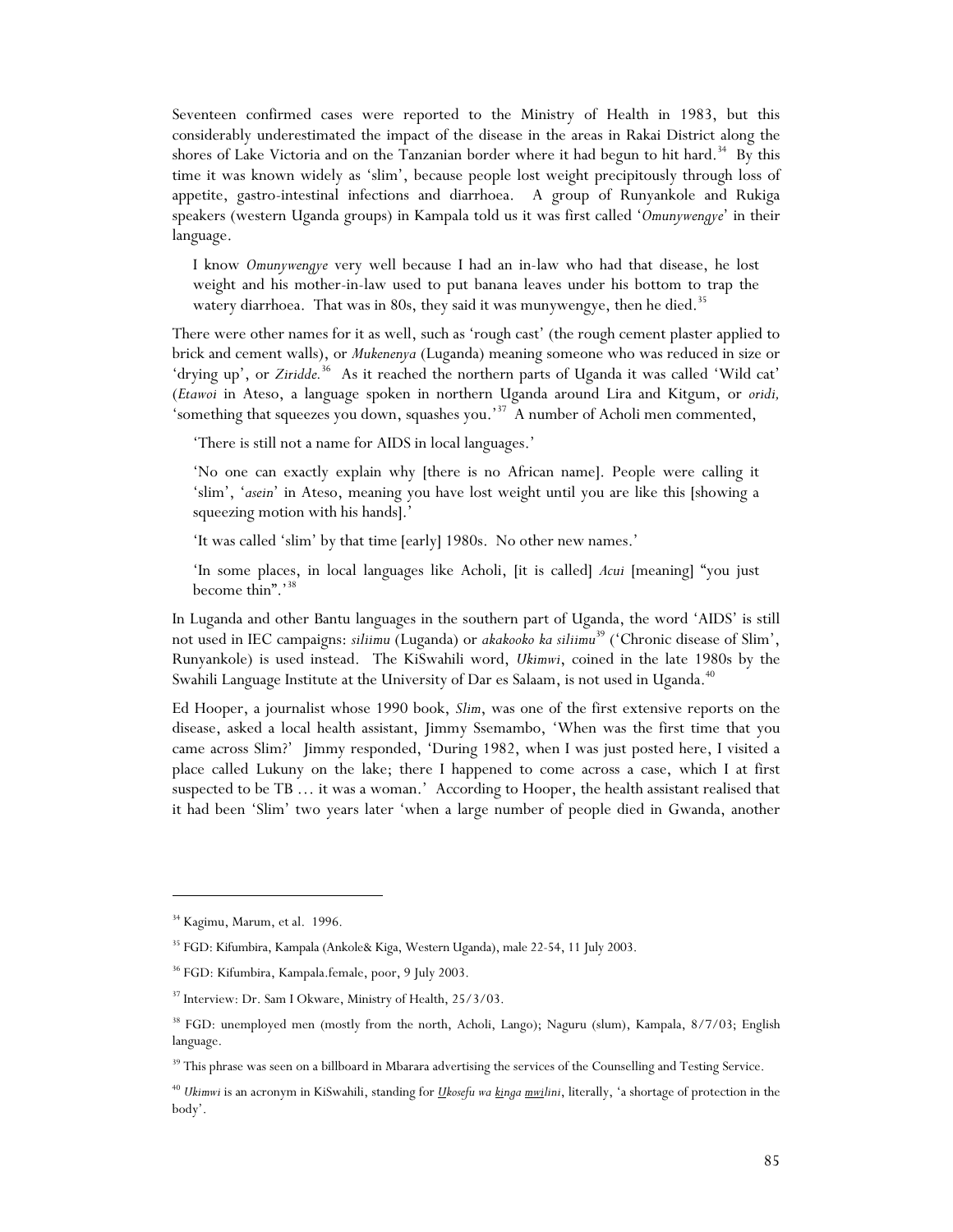parish here.'<sup>41</sup> Several focus group discussion (FGD) respondents claimed that it must have been present even earlier. One said,

I remember back then, around 1979, coming to 1980, I had a sister who died of the same symptoms; up to now we can recall how she died. So I think the thing began a long time ago. But people are believing they were being bewitched. That is when it started. The symptoms are the same as the things we are seeing today. You can imagine that this is what she might have died of. $42$ 

Another recalled:

Me I learned of it in 1980 when I lost my mother. They called it AIDS. She was a medical superintendent. After the burial they said this disease has just come called AIDS. People were doubting. Some say she was bewitched.<sup>43</sup>

Still others remarked,

I remember that when my father was working in Nsambya [army] barracks, I used to see how people were having sex. I knew Okware who went with the banning of his father in London. When he explained how his father died in London, he was black, thin. That was in  $1980^{44}$ 

Or,

[That was] when we discovered it was a killer disease from America. Historically, they say it started a long time ago, but no one was yet experiencing it. One from our family, in the late 70s, the man died, but no one knew the cause. So they gave the woman to another. The whole family got down [died].<sup>45</sup>

The disease or syndrome was first suspected to exist in Uganda in 1982<sup>46</sup> or 1983.<sup>47</sup> Recalling their own family histories, numbers of informants believed that people had died of 'slim' even earlier than that, however. Dr. Anthony Lwegaba, District Medical Officer in Rakai District, first reported a local epidemic around Kyotera town in Rakai to the Ministry of Health in November 1984. He speculated that the newly identified syndrome known as AIDS 'may not be new in Africa' and may even have originated in Africa.<sup>48</sup> A cancer specialist, Charles Olweny, published a report in a medical textbook in 1984 citing AIDS as a possible explanation for Kaposi's sarcoma, a previously rare skin cancer that was being seen in Rakai District and a

<sup>41</sup> Hooper 1990: 38.

<sup>42</sup> FGD: unemployed men (mostly from the north, Acholi, Lango), Naguru (slum), Kampala, 8/7/03; English language.

<sup>43</sup> FGD: unemployed men (mostly from the north, Acholi, Lango), Naguru (slum), Kampala, 8/7/03; English language.

<sup>&</sup>lt;sup>44</sup> FG: unemployed men (mostly from the north, Acholi, Lango), Naguru (slum), Kampala, 8/7/03; English language.

<sup>45</sup> FGD: unemployed men (mostly from the north, Acholi, Lango); Naguru (slum), Kampala; 8/7/03; English language.

<sup>46</sup> Hooper, 1990.

<sup>47</sup> Schopper, Doussantousse et al, 1995: 171.

<sup>48</sup> Iliffe 1998, p. 222; citing A M T Lwegaba, 'Preliminary report of 'an unusual wasting disease' complex nicknamed 'slim', a slow epidemic in Rakai District, Uganda' (November 1984; Photocopy of typescript, Ministry of Health Library, Kampala, Uganda).